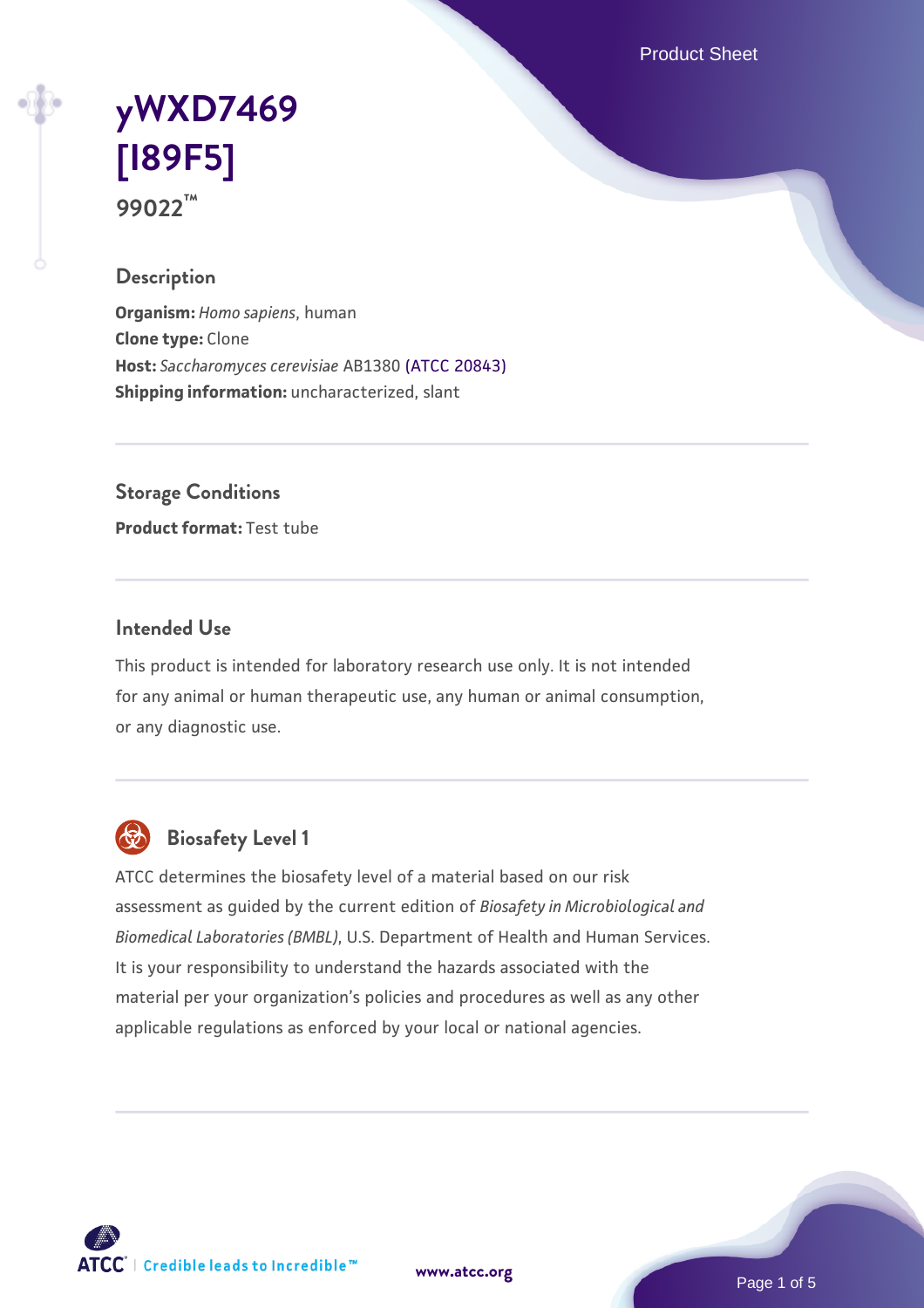## **Certificate of Analysis**

For batch-specific test results, refer to the applicable certificate of analysis that can be found at www.atcc.org.

#### **Insert Information**

**Type of DNA:** genomic **Genome:** Homo sapiens **Chromosome:** X **Gene name:** DNA Segment **Gene product:** DNA Segment **Contains complete coding sequence:** Unknown

#### **Vector Information**

**Type of vector:** YAC **Markers:** SUP4; URA3; TRP1

## **Growth Conditions**

**Medium:**  [ATCC Medium 1245: YEPD](https://www.atcc.org/-/media/product-assets/documents/microbial-media-formulations/1/2/4/5/atcc-medium-1245.pdf?rev=705ca55d1b6f490a808a965d5c072196) **Temperature:** 30°C

## **Notes**

More information may be available from ATCC (http://www.atcc.org or 703- 365-2620).

## **Material Citation**

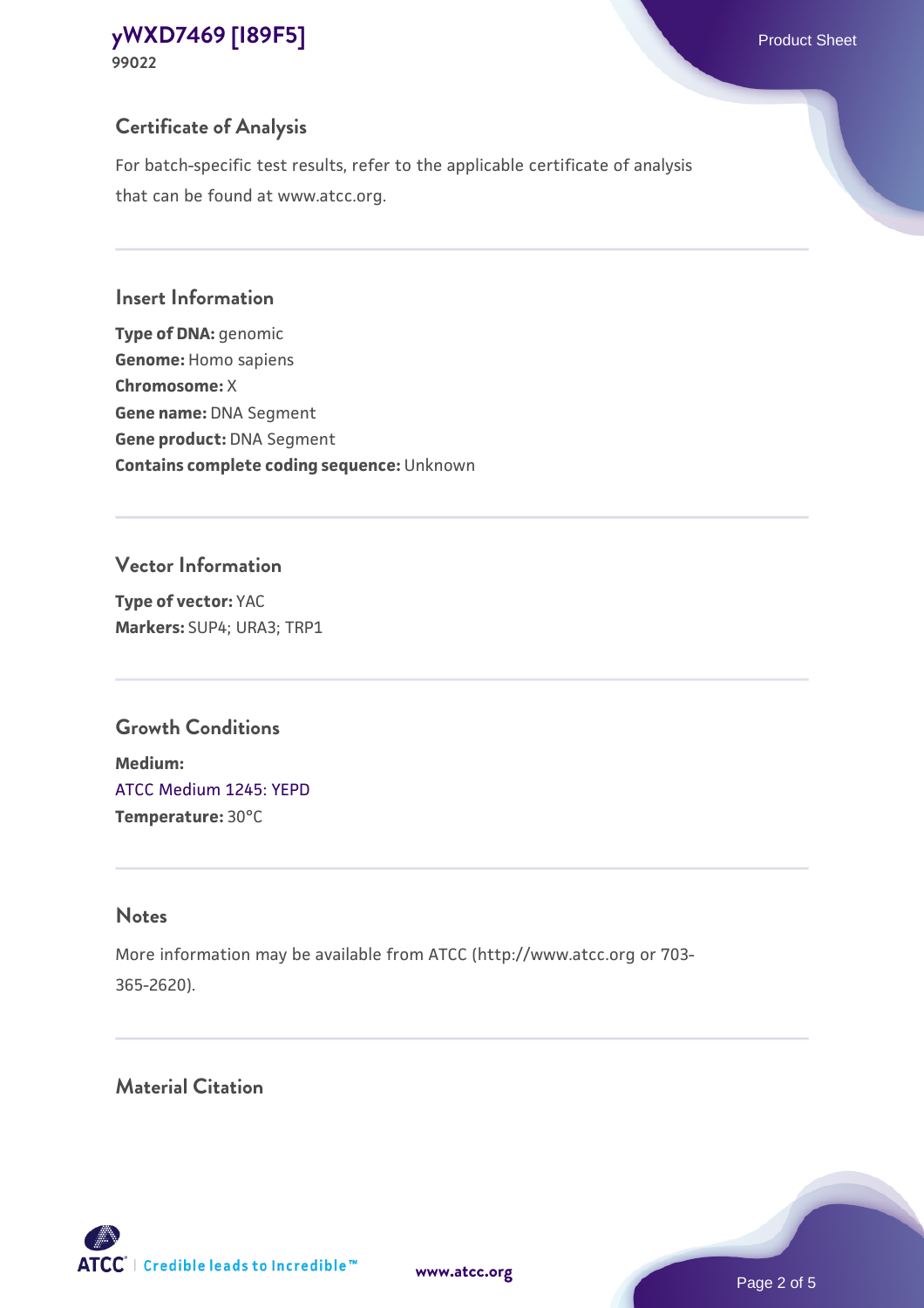If use of this material results in a scientific publication, please cite the material in the following manner: yWXD7469 [I89F5] (ATCC 99022)

#### **References**

References and other information relating to this material are available at www.atcc.org.

### **Warranty**

The product is provided 'AS IS' and the viability of  $ATCC<sup>®</sup>$  products is warranted for 30 days from the date of shipment, provided that the customer has stored and handled the product according to the information included on the product information sheet, website, and Certificate of Analysis. For living cultures, ATCC lists the media formulation and reagents that have been found to be effective for the product. While other unspecified media and reagents may also produce satisfactory results, a change in the ATCC and/or depositor-recommended protocols may affect the recovery, growth, and/or function of the product. If an alternative medium formulation or reagent is used, the ATCC warranty for viability is no longer valid. Except as expressly set forth herein, no other warranties of any kind are provided, express or implied, including, but not limited to, any implied warranties of merchantability, fitness for a particular purpose, manufacture according to cGMP standards, typicality, safety, accuracy, and/or noninfringement.

#### **Disclaimers**

This product is intended for laboratory research use only. It is not intended for any animal or human therapeutic use, any human or animal consumption,

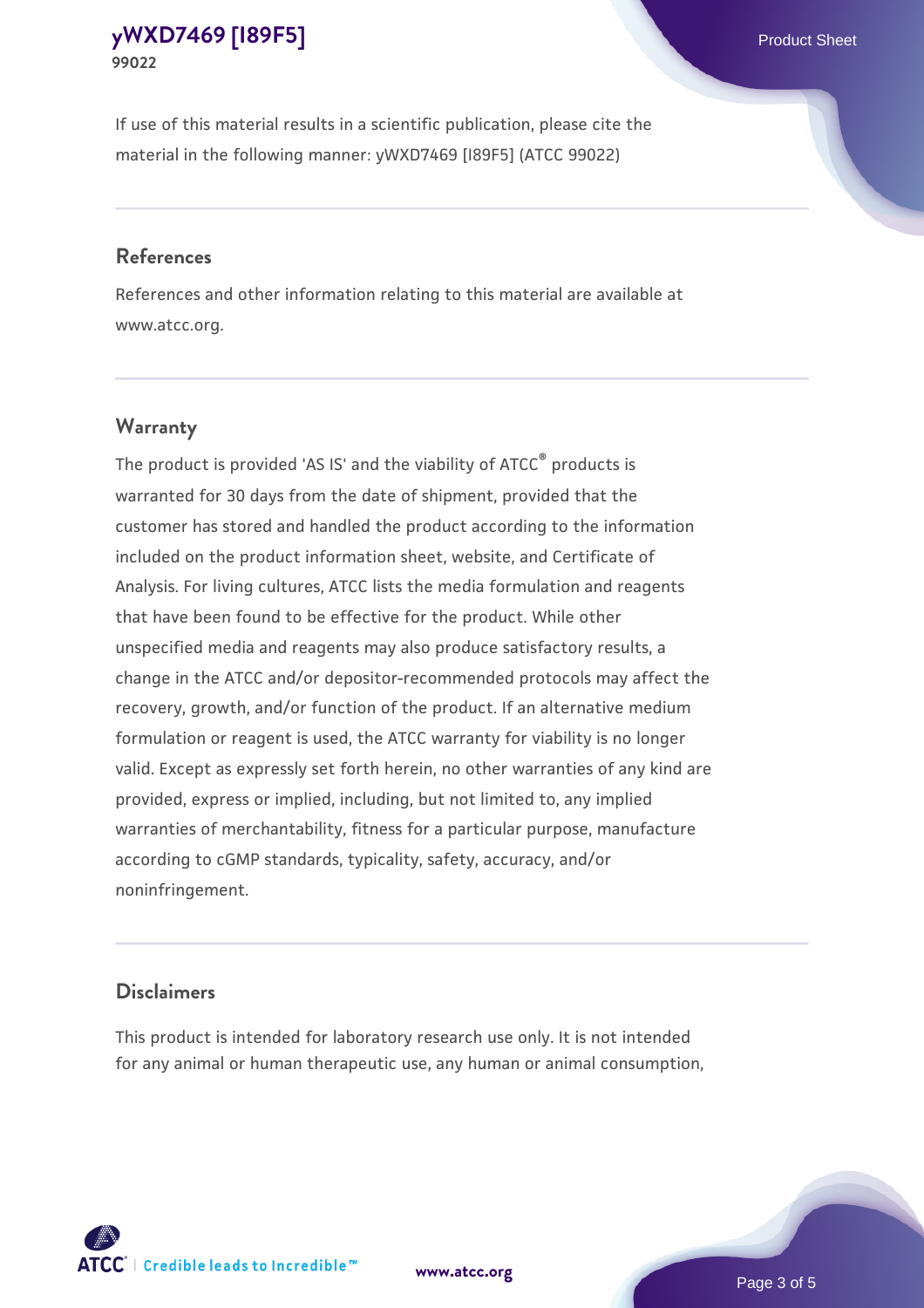or any diagnostic use. Any proposed commercial use is prohibited without a license from ATCC.

While ATCC uses reasonable efforts to include accurate and up-to-date information on this product sheet, ATCC makes no warranties or representations as to its accuracy. Citations from scientific literature and patents are provided for informational purposes only. ATCC does not warrant that such information has been confirmed to be accurate or complete and the customer bears the sole responsibility of confirming the accuracy and completeness of any such information.

This product is sent on the condition that the customer is responsible for and assumes all risk and responsibility in connection with the receipt, handling, storage, disposal, and use of the ATCC product including without limitation taking all appropriate safety and handling precautions to minimize health or environmental risk. As a condition of receiving the material, the customer agrees that any activity undertaken with the ATCC product and any progeny or modifications will be conducted in compliance with all applicable laws, regulations, and guidelines. This product is provided 'AS IS' with no representations or warranties whatsoever except as expressly set forth herein and in no event shall ATCC, its parents, subsidiaries, directors, officers, agents, employees, assigns, successors, and affiliates be liable for indirect, special, incidental, or consequential damages of any kind in connection with or arising out of the customer's use of the product. While reasonable effort is made to ensure authenticity and reliability of materials on deposit, ATCC is not liable for damages arising from the misidentification or misrepresentation of such materials.

Please see the material transfer agreement (MTA) for further details regarding the use of this product. The MTA is available at www.atcc.org.

### **Copyright and Trademark Information**

© ATCC 2021. All rights reserved.

ATCC is a registered trademark of the American Type Culture Collection.



**[www.atcc.org](http://www.atcc.org)**

Page 4 of 5